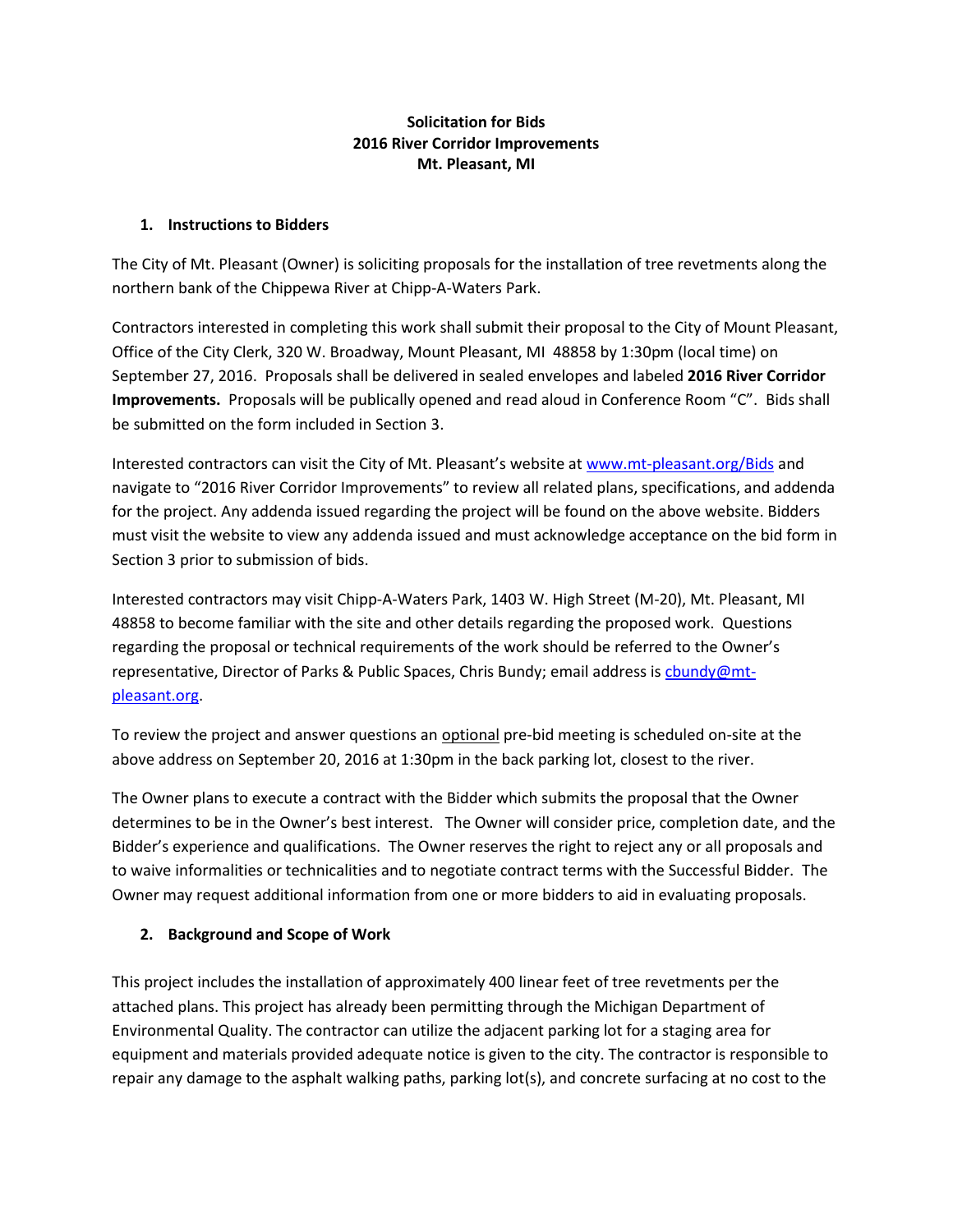city. This project should be complete by November 11, 2016. Clearing of the riverbank adjacent to the project will be completed by others prior to the start of this project.

## **3. Bid**

The undersigned Bidder proposes and agrees, if this bid is accepted by the Owner, to enter into an agreement to perform all work as described or specified.

The Bidder has examined and carefully studied the proposed work. The Bidder acknowledges the following Addenda as listed on the city's website [www.mt-pleasant.org/Bids](http://www.mt-pleasant.org/Bids) for this project.

| Addendum No. | Addendum Date |
|--------------|---------------|
|              |               |
|              |               |
|              |               |

The Bidder has notified the Owner's representative of any conflicts, discrepancies, and ambiguities discovered and is satisfied with the written resolution thereof.

# **Bid:**

| The Bidder agrees to complete the Work including in accordance with the Contract Documents for the   |  |
|------------------------------------------------------------------------------------------------------|--|
| following lump sum price: __________________________________. The Bidder agrees to complete all Work |  |
|                                                                                                      |  |
| This Bid is submitted by:                                                                            |  |
|                                                                                                      |  |
|                                                                                                      |  |
|                                                                                                      |  |
|                                                                                                      |  |
|                                                                                                      |  |
|                                                                                                      |  |
|                                                                                                      |  |

# **4. General Conditions**

A. Working Hours

The Contractor's work at the project site is limited to the regular working hours of 7:00 A.M. to 7:00 P.M. Monday thru Saturday

B. Means and Methods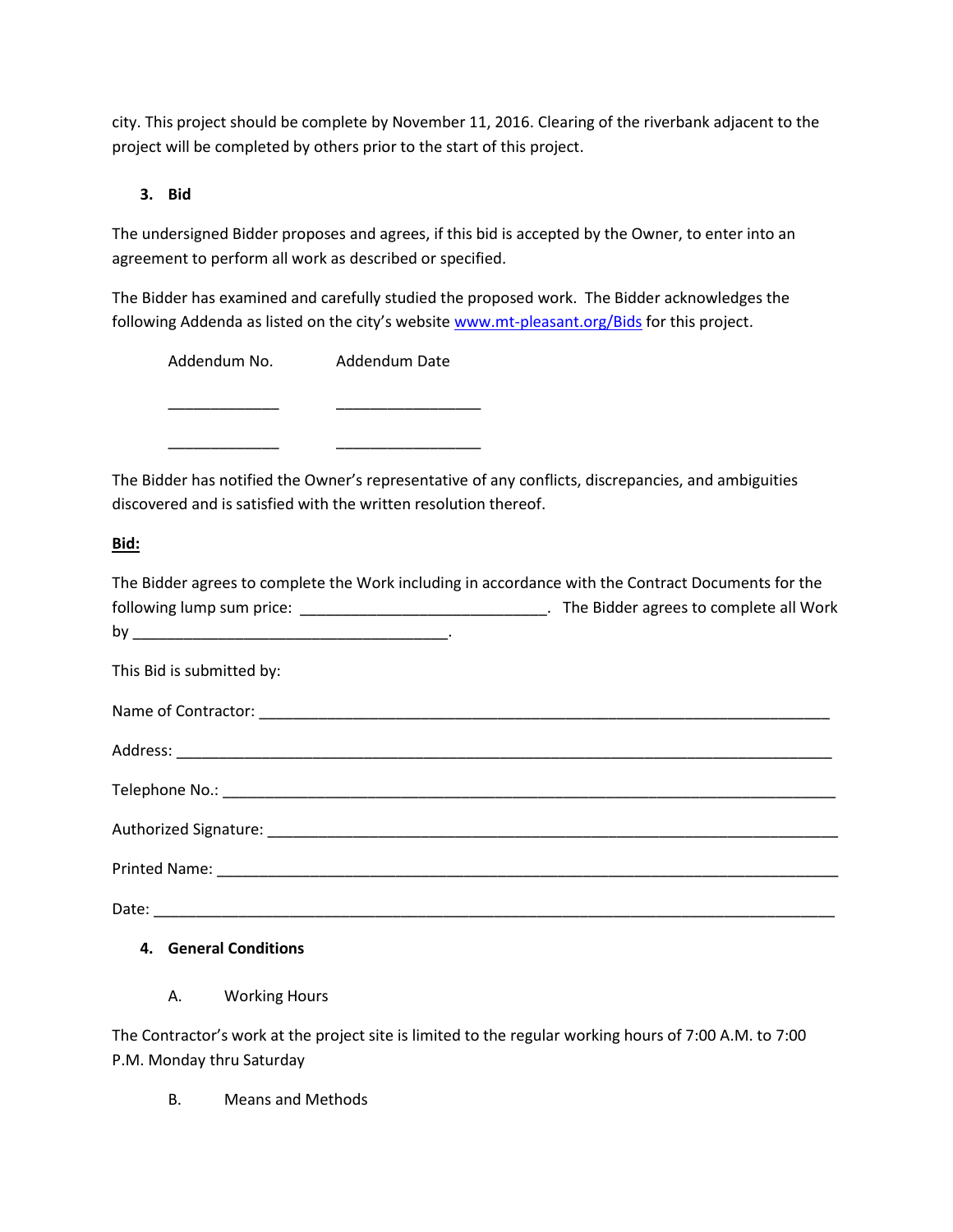The Contractor is responsible for establishing the means and methods of completing the required work.

C. Bonds

The Contractor shall provide a payment bond and a performance bond, each equal to the total contract amount.

D. Insurance

The Contractor shall maintain the following insurance, at a minimum, through the life of the contract:

| Worker's Compensation:                      | Statutory   |
|---------------------------------------------|-------------|
| Worker's Compensation-Employer's Liability: |             |
| Accident:                                   | \$100,000   |
| Disease:                                    | \$100,000   |
| Aggregate Disease:                          | \$500,000   |
| <b>General Liability</b>                    |             |
| Bodily Injury – Each Occurrence:            | \$500,000   |
| Bodily Injury - Aggregate Limit:            | \$500,000   |
| Property Damage - Each Occurrence:          | \$250,000   |
| Property Damage - Aggregate Limit:          | \$500,000   |
| 0R                                          |             |
| Combined Single Limit:                      | \$1,000,000 |
| Aggregate Limit:                            | \$1,000,000 |
| Comprehensive Automobile Liability          |             |
| No Fault:                                   | Statutory   |
| Bodily Injury - Each Occurrence:            | \$500,000   |
| Property Damage - Each Occurrence:          | \$250,000   |
| 0R                                          |             |
| Combine Single Limit:                       | \$1,000,000 |
| Umbrella or Excess Liability:               | \$1,000,000 |

The City of Mount Pleasant, Saginaw Chippewa Indian Tribe, and ROWE Professional Services Company shall be named as additional insureds on the Contractor's insurance certificates.

E. Safety

The Contractor is responsible for initiating, maintaining, and supervising all safety precautions to prevent damage, injury, or loss to persons who may be affected by the work, the work and materials incorporated into the work, and other property at the work site.

F. Payments to the Contractor

Payment maybe made periodically through the life of the contract, but not more frequent than monthly intervals. Prior to executing a contract, the Contractor shall provide the Owner a schedule of values, which after acceptance by the Owner, will be used as the basis for making progress payments. If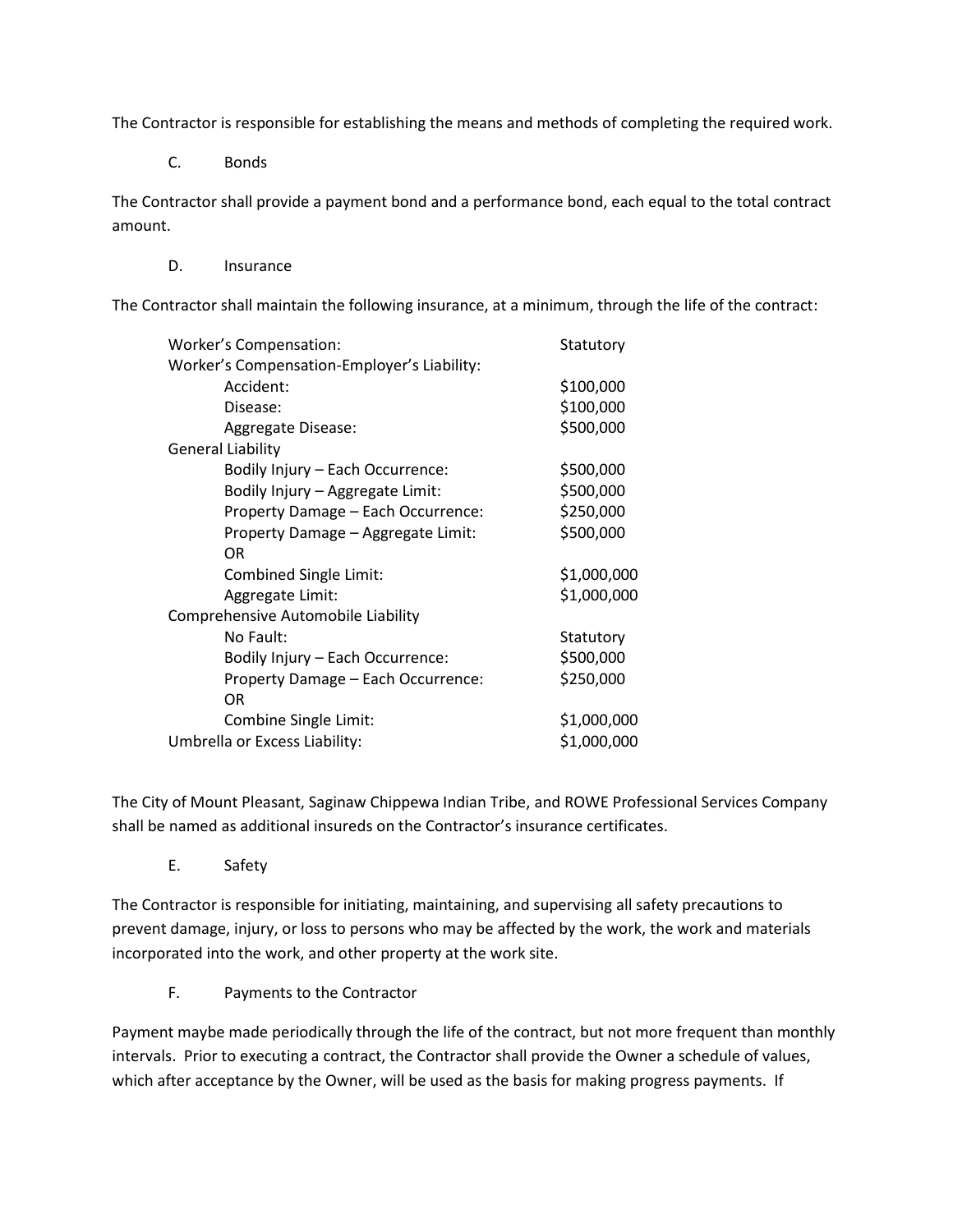payment is requested for materials not installed at the work site, the Contractor shall provide suitable documentation assuring the owner's interest and protection.

Beginning with the second application for payment, each Application for Payment shall include an affidavit stating that all previous progress payments received have been applied on account to discharge Contractor's legitimate obligations associated with prior Applications for Payment.

Retainage will be held from periodic payments as follows:

- Ten percent of the payment amount will be held by the Owner.
- When 50% of the contract amount is earned by the Contractor, no additional retainage will be held provided that the Contractor's work is on schedule and being completed in accordance with the contract requirements.
- Retainage being held will be paid to the contractor at final completion. At substantial completion, a portion of the retainage may be paid to the contractor; however, sufficient retainage will be held by the Owner to assure completion. The Owner will determine the amounts to be held for retainage.
- Retainage held by the Owner will earn interest at an annual rate of 2%. Interest earned on the contractor's retainage will be paid to the Contractor at the time of Final Payment.

Payments will be made by the Owner within 30 days of recommendation by the Owner.

G. Final Payment

After the Owner has determined that the work is completed and ready for final payment, the Contractor shall provide the following:

- Consent of Surety, if any, for final payment
- A list of all claims against the Owner that the Contractor believes are unsettled
- Complete and legally effective releases or waivers (satisfactory to the Owner) of all lien rights arising out of or liens filed in connection with the work or copies of receipts or releases in full and an affidavit that the releases and receipts include all labor, services, materials, and equipment and all payrolls, material and equipment bills, and other indebtedness connected with the Work have been paid or otherwise satisfied.
	- H. Termination

The Owner may terminate the contract in the event of any of the following:

- Contractor's failure to satisfactorily perform the work in accordance with the requirements
- Contractor's disregard for Laws or Regulations
- Contractor's disregard for the authority of the Owner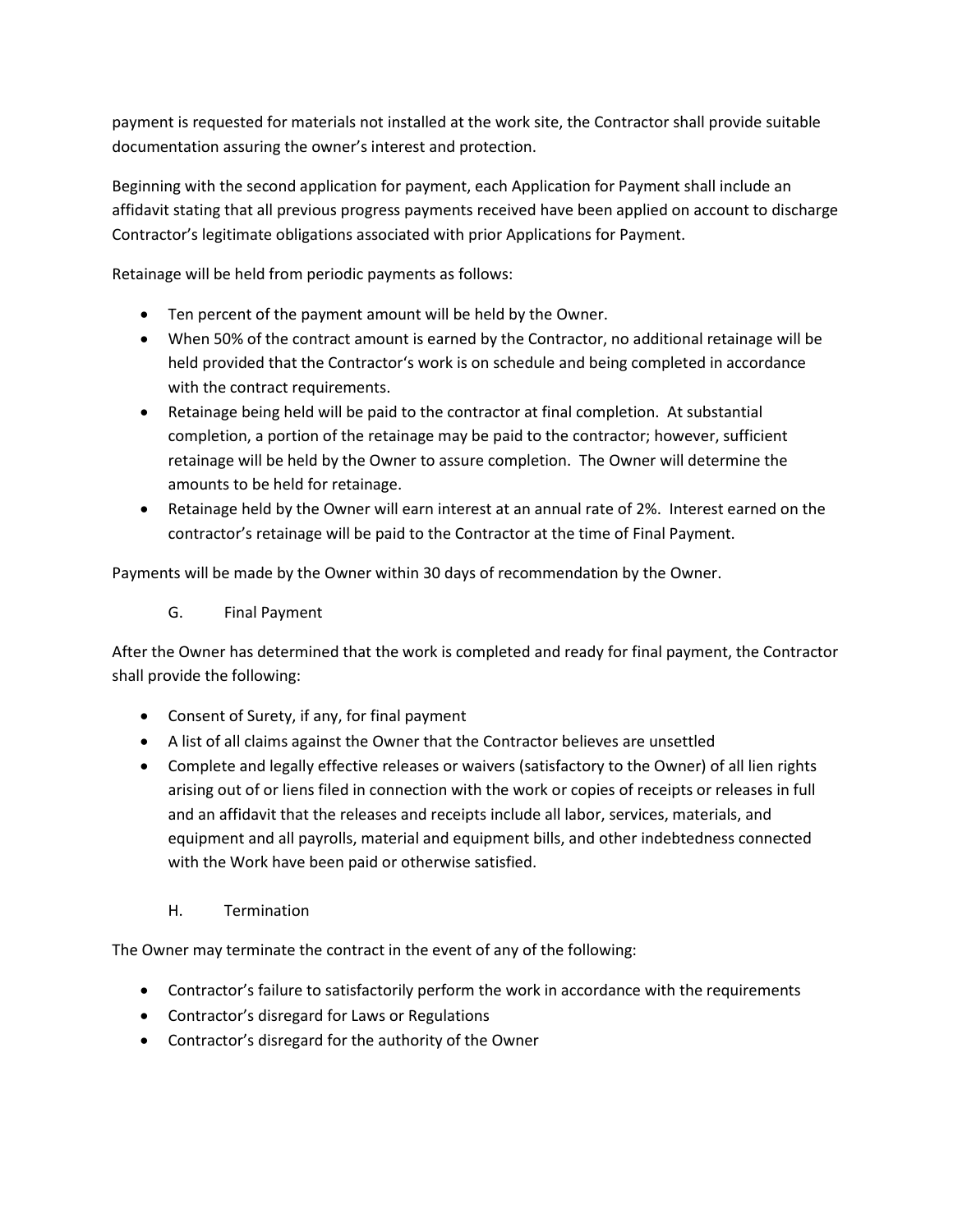In the event the Owner terminates the contract, the Owner may complete the work as the Owner deems expedient. The Owner may incorporate all materials and equipment stored at the site or which the Owner has paid for but is stored elsewhere.

In the event of termination, the Contractor shall not be entitled to additional payments until the Work is completed. If the unpaid balance of the Contract Price exceeds any claims, costs, losses, and damages sustained by the Owner arising out of or relating to completing the work, the excess will be paid to the Contractor. If the total of any claims, costs, losses, and damages sustained by the Owner arising out of or relating to completing the work exceed the unpaid balance of the Contract Price, the Contractor shall pay the difference to the Owner.

I. Dispute Resolution

In the event of a dispute, the Owner and Contractor will attempt to resolve the dispute by non-binding mediation, prior to pursuing other legal remedies.

J. Governing Laws

This agreement and the work are governed by the laws of the State of Michigan